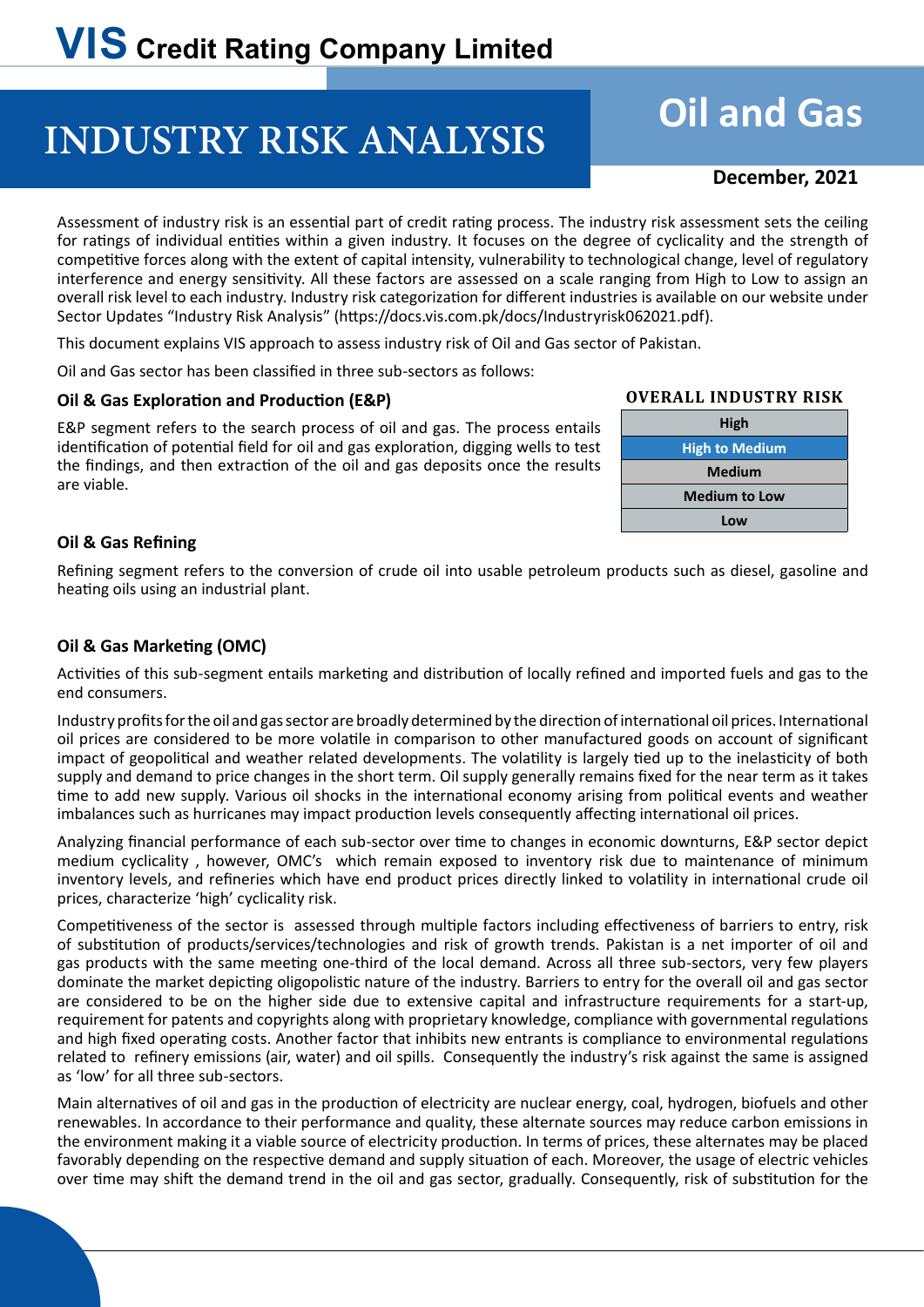overall sector has been assigned as 'Medium to Low'.

Competitiveness of the industry is also gauged through an assessment of risk of growth trends. Growth trends in refineries and E&Ps are largely affected by technological advancements, greater lead times, variant quality of oil produced and Government imposed regulations that may hamper long-term growth. Furthermore, Government intervention in encouraging use of renewables to create a more fuel-efficient economy may also impact trends of growth in these sub-sectors. Consequently, the risk level assigned is 'High to Medium'. In comparison, risk of growth trend for OMCs is considered 'low' due to limited impact of intervention of new players given oligopolistic market structure of the sub-sector along with well-established infrastructure facilities.

Overall competitiveness factor is assigned 'Medium to Low' for refineries and E&Ps sub-sector while 'Low' for oil marketing companies.

Oil and Gas sector's risk of capital intensity is considered to be 'high' across all sub-sectors given significant capital requirement to start-up and maintain along with high fixed cost ratio in the total operating costs as reviewed on a timeline basis. On the E&P front, bringing an off-shore oil-field from discovery to initial production may take up to 10 years. Moreover, training costs of seismologists, drilling supervisors and petroleum engineers is an added cost. Apart from setting up, in order to off-set depletion of conventional oil and gas technology; consistent investment is required such as natural gas and oil production from alternate reservoirs that are costly and require more technologically advanced techniques.

Similar to E&Ps and refineries are also capital intensive industries requiring incurrence of significant maintenance costs with routine turnarounds needed every five years. Furthermore, setting up of the marketing infrastructure encompassing terminals, depots, retail outlets, air craft fueling facilities and tankages to sell the oil and gas products requires substantial amount of capital.

Industry risk analysis also encompasses assessment of technological risk. The industry's rate of innovation or the rate of a product's obsolescence, creates an expectation from customers concerning the development of new products. This requires skilled employees and an effective innovation process, which may also act as a significant hurdle for many companies. Given consistent technological advancements in the E&P and Refinery sub-sectors to operate efficiently, technological risk is assigned as 'Medium'. However, given limited avenues for technological development in the selling mechanism of the oil and gas products to the end consumer, risk level has been assigned as 'Low'.

Regulatory risk of the industry which measures the level of dependency on government-related factors such as regulation, licensing, approvals and tariffs can impact credit quality, since they affect business strategies and potential performance. In Pakistan, the oil and gas sector is governed by Oil & Gas Regulatory Authority (OGRA) and Ministry of Petroleum & Natural Resources (MP&R). At present, prices of MS, HSD and Kerosene are regulated while rates of FO, HOBC and non-energy products are unregulated. In order to capitalize on the potential of the sector, the government is working on a new petroleum policy, offering incentives to foreign E&P companies and removing impediments to undertaking smooth and profitable business ventures. Given significant GoP intervention, the risk level assigned is 'High' for all three sub-sectors.

Assessment of industry risk also encompasses evaluation of energy sensitivity. For oil and gas sector, energy sensitivity is considered as 'high' risk given limited availability of electricity in Pakistan and high energy prices. In view of all the risk parameters discussed above, overall industry risk for Oil and Ga sector is 'High to Medium'